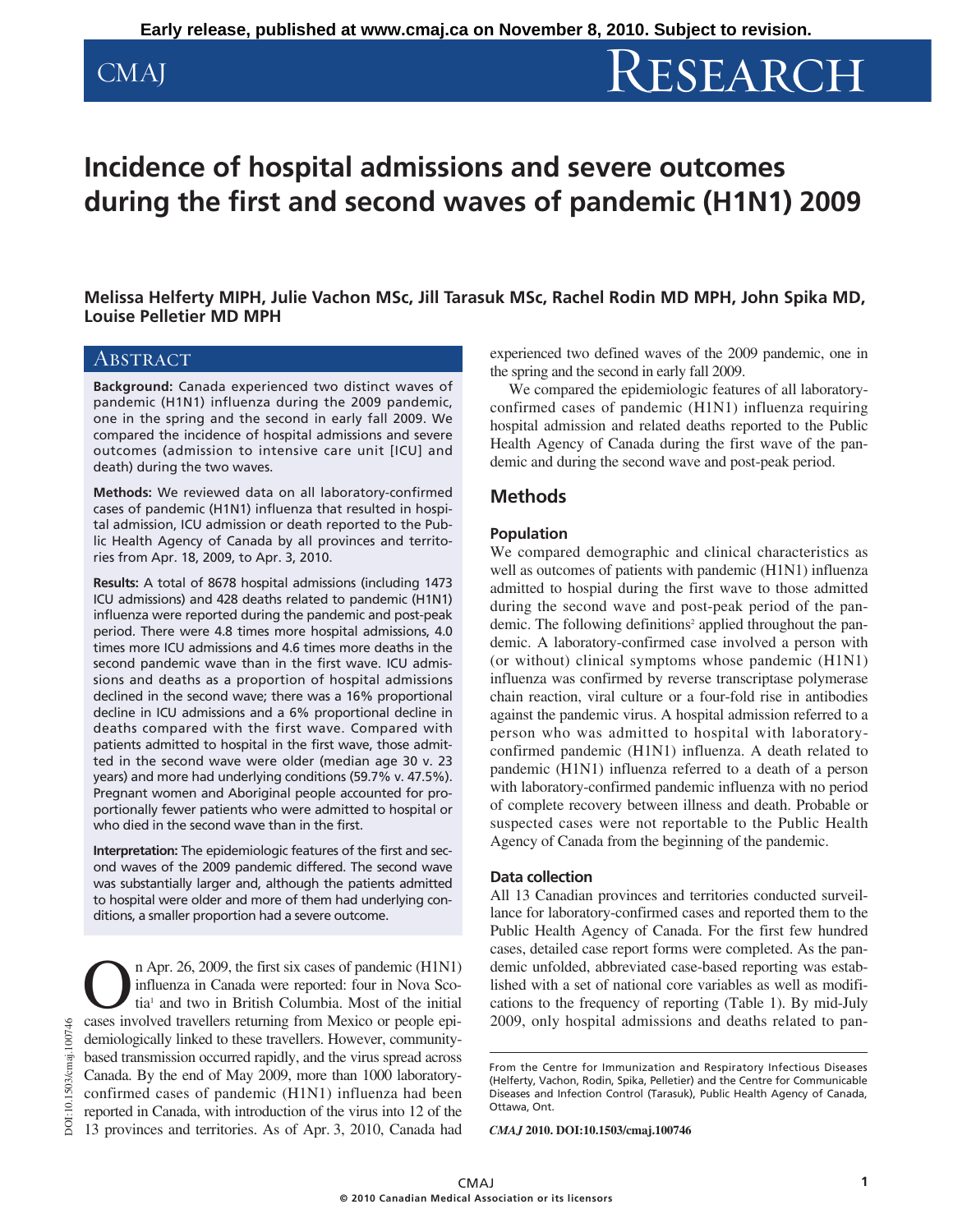demic influenza were reported on a weekly basis. During the peak of the second pandemic wave, some provinces reported only aggregate counts of hospital admissions and deaths.

#### **Data analysis**

In this report, the first wave of the pandemic in Canada referred to the period from Apr. 12 to Aug. 29, 2009 (the end of week 34, 2009); the second wave and post-peak period referred to the period from Aug. 30, 2009, to Apr. 3, 2010 (the end of week 13, 2010). All patients admitted to the intensive care unit (ICU) are included in the hospital admission count; however, not all deaths involved patients who had been admitted to hospital.

The national case-based and aggregate databases were the only sources of data for the numerators. Age, sex, and provincial and territorial denominators for population-based rates (per 100 000) were calculated using Statistics Canada's 2009 population estimates.3

Demographic and clinical characteristics of the patients were examined across hospital admissions, ICU admissions and deaths in each pandemic wave. The magnitude of the differences between the first and second waves were described.

#### **Results**

Canada experienced two distinct waves during pandemic (H1N1) 2009 (Figure 1). The first wave peaked between May 31 and June 20, 2009, and accounted for 9.4% of the hospital admissions, 10.1% of the ICU admissions and 10.0% of the deaths. The second wave peaked between Oct. 25 and Nov. 14, 2009, and accounted for 51.0% of the overall hospital admissions, 49.4% of the ICU admissions and 53.0% of the deaths (Table 2).

From Apr. 12, 2009, to Apr. 3, 2010, a total of 8678 laboratory-confirmed cases of pandemic (H1N1) influenza requiring admission to hospital (including 1473 [17.0%] ICU admissions) and 428 (4.9%) deaths related to pandemic (H1N1) influenza were reported (Table 2). Among the 1117 ICU admissions that had detailed information regarding ventilation status, 654 (58.5%) required ventilation. Among all reported cases, core data were available for 8227 (94.8%) hospital admissions, 1473 (100%) ICU admissions and 423 (98.8%) deaths.

There were 4.8 times more hospital admissions reported in the second wave than in the first wave (7188 v. 1490); 4.0 times more ICU admissions (1181 v. 292) and 4.6 times more deaths (351 v. 77). ICU admissions and deaths as a proportion of hospital admissions declined in the second wave; there was a 16% proportional decline in ICU admissions (from 19.6% [292/1490] to 16.4% [1181/7188]) and a 6% proportional decline in deaths (from 5.2% [77/1490] to 4.9% [351/7188]) compared with the first wave (Table 2).

#### **Geographic distribution**

In the first wave, Manitoba, Quebec and Nunavut experienced the highest incidence rates of hospital admission. Dis-

**Table 1:** Overview of the collection of data on laboratory-confirmed cases of pandemic (H1N1) influenza during the first wave (Apr. 12 to Aug. 29, 2009) and the second wave and post-peak period (Aug. 30, 2009, to Apr. 3, 2010) of the 2009 pandemic

| Variable                              | April to May 2009                                                                                                                                                                                                                                                                     | June 2009                                                                                                                                                                                                                                                                                                   | <b>July 2009</b>                                                                                                                                                                                                                                                                                                                                                                     | October 2009                                                                                                                                                                                                                                                                                                                           | November 2009<br>to January 2010                                                                                                                            |
|---------------------------------------|---------------------------------------------------------------------------------------------------------------------------------------------------------------------------------------------------------------------------------------------------------------------------------------|-------------------------------------------------------------------------------------------------------------------------------------------------------------------------------------------------------------------------------------------------------------------------------------------------------------|--------------------------------------------------------------------------------------------------------------------------------------------------------------------------------------------------------------------------------------------------------------------------------------------------------------------------------------------------------------------------------------|----------------------------------------------------------------------------------------------------------------------------------------------------------------------------------------------------------------------------------------------------------------------------------------------------------------------------------------|-------------------------------------------------------------------------------------------------------------------------------------------------------------|
| Frequency<br>and type of<br>reporting | Real-time detailed<br>case-based reporting                                                                                                                                                                                                                                            | Weekly abbreviated<br>case-based reporting                                                                                                                                                                                                                                                                  | Weekly abbreviated<br>case-based reporting                                                                                                                                                                                                                                                                                                                                           | Weekly abbreviated<br>case-based reporting                                                                                                                                                                                                                                                                                             | Combination of<br>weekly abbreviated<br>case-based reporting<br>and aggregate<br>reporting (5 provinces<br>and territories)                                 |
| Type of cases<br>collected            | Community-based<br>cases, hospital<br>admissions and deaths                                                                                                                                                                                                                           | Community-based<br>cases, hospital<br>admissions and deaths                                                                                                                                                                                                                                                 | Hospital admissions<br>and deaths                                                                                                                                                                                                                                                                                                                                                    | Hospital admissions<br>and deaths                                                                                                                                                                                                                                                                                                      | Hospital admissions<br>and deaths                                                                                                                           |
| Information<br>collected              | Detailed case<br>information: age, sex,<br>province/territory,<br>Aboriginal status,*<br>Aboriginal group, t<br>clinical presentation,<br>underlying medical<br>conditions, pregnancy<br>status, severity of<br>illness, vaccine history,<br>antiviral treatment.<br>exposure history | Core variables: age,<br>sex, province/<br>territory, Aboriginal<br>status,* Aboriginal<br>group, t underlying<br>medical conditions<br>(including pregnancy),<br>date of symptom<br>onset, date of<br>specimen collection,<br>date of hospital<br>admission, ICU<br>admission (yes v. no),<br>date of death | In addition to previous<br>core variables: reserve<br>status of Aboriginal<br>patients, pregnancy<br>trimester and post-<br>partum period, need<br>for ventilation,<br>categorization of<br>underlying conditions<br>(chronic heart disease,<br>chronic pulmonary<br>disease [including]<br>asthma], diabetes,<br>chronic renal disease,<br>immunosuppression<br>[including cancer]) | In addition to previous<br>core variables: date<br>data reported to<br>PHAC, registered<br>Indian, residence in<br>isolated or remote<br>community, asthma,<br>chronic liver disease,<br>anemia or hemo-<br>globinopathy, chronic<br>neurologic disease,<br>weight, height,<br>obesity, current<br>smoker, discharged<br>from hospital | Core variables and<br>aggregate counts<br>(some of the<br>provinces and<br>territories later sent<br>core information on<br>cases reported in<br>aggregate) |

Note: ICU = intensive care unit, PHAC = Public Health Agency of Canada.

\*Aboriginal status (yes v. no) was self-reported or recorded by a health care provider in most cases.

†In Canada, Aboriginal groups are First Nations, Inuit and Métis. Inuit status was assigned to all cases in Nunavut, because most of the people in this territory are Inuit.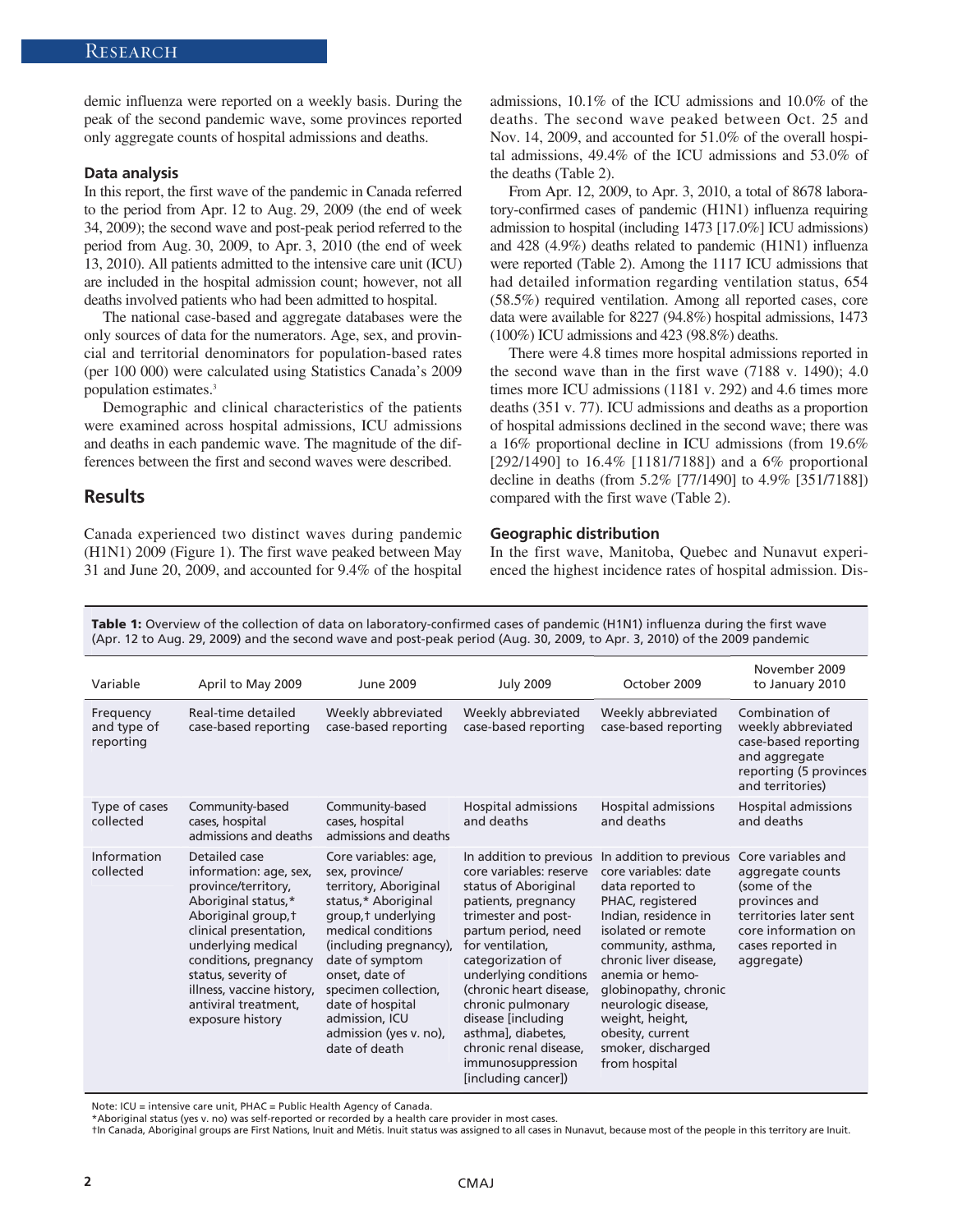ease burden in Saskatchewan was also comparatively high in the first wave, as exhibited by its rates of ICU admission and death (Table 3). Higher levels of transmission were reported during the second wave and post-peak period than during the first wave in all of the provinces and territories except Manitoba and Nunavut; the rate in the first wave was 8.4 times higher in Nunavut and 1.3 times higher in Manitoba. Compared with the first wave, British Columbia, Alberta, the Maritimes, Yukon and the Northwest Territories experienced substantially higher rates of hospital admission during the second wave (Table 3). Overall, Quebec reported by far the most hospital admissions, whereas Ontario reported the most deaths.

#### **Age distribution**

The median ages in both pandemic waves increased with severity of illness. In the first wave, the median age was 23 years for hospital admissions, 37 years for ICU admissions and 51 years for deaths; in the second wave, it was 30 years for hospital admissions, 47 years for ICU admissions and 54 years for deaths.

All age groups had higher rates of pandemic (H1N1) influenza per 100 000 in the second wave than in the first wave: 3.8 to 6.5 times higher for hospital admissions, 2.6 to 5.6 times higher for ICU admissions and 1.5 to 6.0 times higher for deaths. The greatest increase in rates of hospital admission occurred among people 45 years of age and older (6.5 times greater in the second wave); the lowest increase occurred among patients aged 5–19 years (3.8 times greater in the second wave). The greatest difference in population-based rates of death between the two waves and the age groups occurred among patients between 45 and 64 years of age (6.0 times greater in the second wave) (Table 3).

#### **Sex distribution**

Overall, the population-based incidence rates were similar among men and women (Table 3). During the first pandemic wave, however, females represented 51.4% of hospital admissions, 57.2% of ICU admissions and 62.3% of deaths (Table 2). During the second wave, slightly more males than females were affected, accounting for 50.3% of all hospital admissions, 50.6% of ICU admissions and 53.2% of deaths.

#### **Underlying medical conditions**

The proportion of patients with underlying medical conditions increased with severity of illness during both pandemic waves. In the first wave, they accounted for 47.5% of patients admitted to hospital, 60.2% of those admitted to ICU and 73.3% of those who died; the corresponding proportions in the second wave were 59.7%, 73.9% and 85.5% (Table 2). The proportion of patients with underlying conditions was significantly higher in the second wave than in the first wave ( $p < 0.001$  for hospital and ICU admissions,  $p =$ 0.013 for deaths).

Chronic pulmonary disease (including asthma) was the most commonly reported underlying medical condition among patients admitted to hospital and those who died in



**Figure 1:** Epidemic curve of laboratory-confirmed cases of pandemic (H1N1) influenza resulting in hospital admission, admission to an intensive care unit (ICU) or death during the first wave (Apr. 12 to Aug. 29, 2009) and the second wave and post-peak period (Aug. 30, 2009, to Apr. 3, 2010) in Canada, by date of symptom onset or collection of specimen.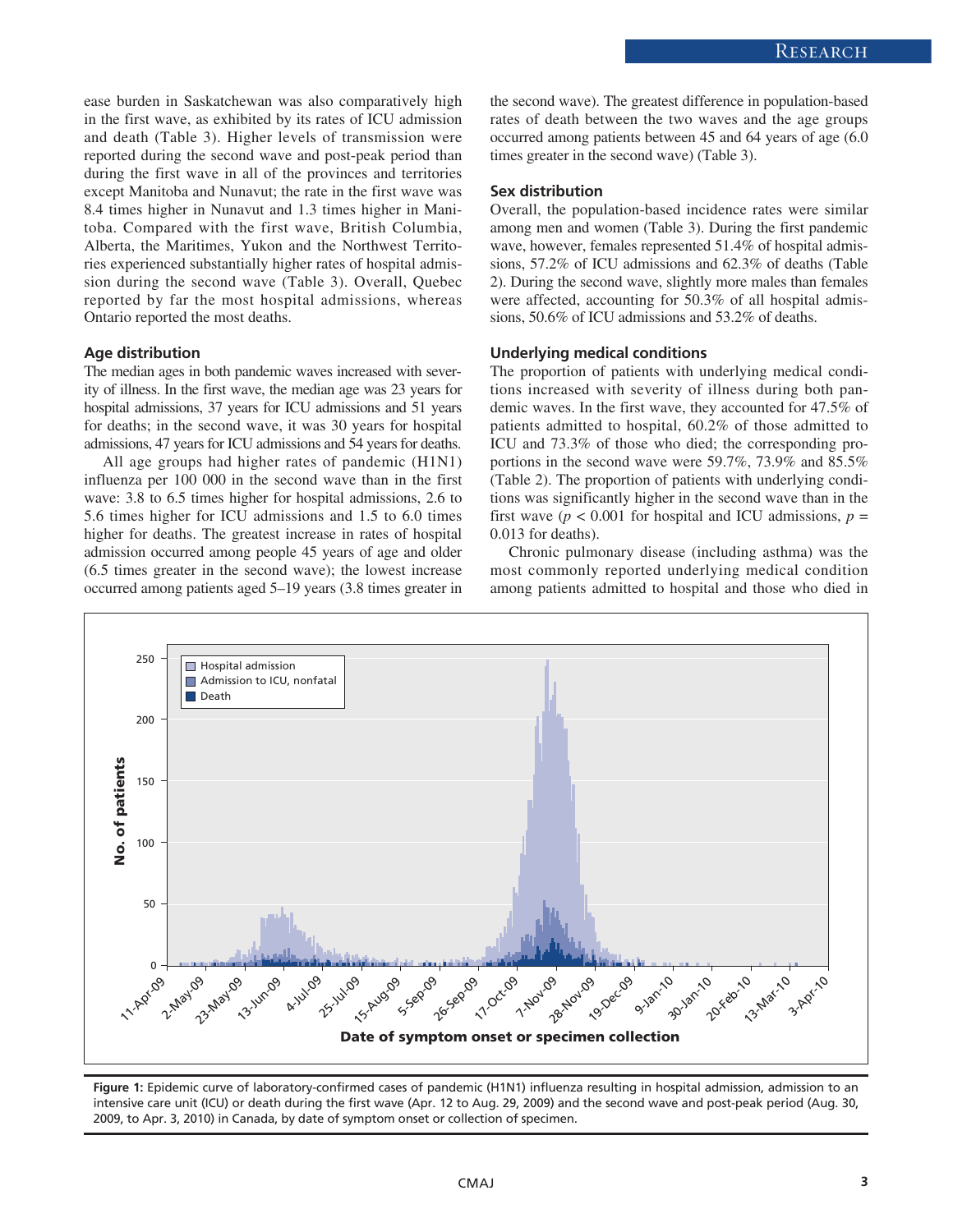both pandemic waves, varying from 33.7% to 54.3%. The proportion of patients with diabetes, immunosuppression (including cancer) and chronic heart disease were relatively similar in both waves and increased by level of severity (hospital admissions: 11.9%–12.3% in the first wave and 15.3%–17.4% in the second wave; deaths: 26.6%–34.5% in the first wave and 32.4%–42.4% in the second wave). Of note, underlying renal disease was reported in 26.2% of deaths in the second wave, as compared with 11.3% in the first wave.

#### **Pregnancy**

Of the 272 women of child-bearing age (15–44 years) who were admitted to hospital with pandemic (H1N1) influenza in

**Table 2:** Characteristics of 8678 hospital admissions\* and 428 deaths related to laboratory-confirmed pandemic (H1N1) influenza reported to the Public Health Agency of Canada during the first wave (Apr. 12 to Aug. 29, 2009) and the second wave and post-peak period (Aug. 30, 2009, to Apr. 3, 2010) of the 2009 pandemic

|                                    |                                     |                               |                       | No. (%) of patients                 |                                |                    |                                     |                                |                         |  |
|------------------------------------|-------------------------------------|-------------------------------|-----------------------|-------------------------------------|--------------------------------|--------------------|-------------------------------------|--------------------------------|-------------------------|--|
|                                    | First wave                          |                               |                       | Second wave and post-peak period    |                                |                    | Total                               |                                |                         |  |
| Characteristic                     | Hospital<br>admission<br>$n = 1490$ | ICU<br>admission<br>$n = 292$ | Death<br>$n = 77$     | Hospital<br>admission<br>$n = 7188$ | ICU<br>admission<br>$n = 1181$ | Death<br>$n = 351$ | Hospital<br>admission<br>$n = 8678$ | ICU<br>admission<br>$n = 1473$ | Death<br>$n = 428$      |  |
| Age, yr                            | $n = 1486$                          | $n = 292$                     | $n = 77$              | $n = 6732$                          | $n = 1181$                     | $n = 346$          | $n = 8218$                          | $n = 1473$                     | $n = 423$               |  |
| < 1                                | 129 (8.7)                           | 11(3.8)                       | 1(1.3)                | 461 (6.8)                           | (2.5)<br>29                    | 5(1.4)             | 590 (7.2)                           | (2.7)<br>40                    | 6(1.4)                  |  |
| $1 - 4$                            | 191 (12.9)                          | 19<br>(6.5)                   | $\mathbf 0$           | 967 (14.4)                          | 55<br>(4.7)                    | (0.9)<br>3         | 1158 (14.1)                         | 74 (5.0)                       | $\overline{3}$<br>(0.7) |  |
| $5 - 19$                           | 365 (24.5)                          | 45 (15.4)                     | 9(11.7)               | 1283 (19.1)                         | 115(9.7)                       | 13(3.8)            | 1648 (20.0)                         | 160 (10.9)                     | 22(5.2)                 |  |
| $20 - 44$                          | 374 (25.2)                          | 99 (33.9)                     | 19 (24.7)             | 1488 (22.1)                         | 326 (27.6)                     | 76 (21.7)          | 1862 (22.7)                         | 425 (28.9)                     | 94 (22.2)               |  |
| $45 - 64$                          | 308 (20.7)                          | 92 (31.5)                     | 27 (35.0)             | 1865 (27.7)                         | 514 (43.5)                     | 160 (46.2)         | 2173 (26.4)                         | 606 (41.1)                     | 187 (44.2)              |  |
| $\geq 65$                          | 119(8.0)                            | 26 (8.9)                      | 21(27.3)              | 668 (9.9)                           | 142 (12.0)                     | 90(26.0)           | 787 (9.6)                           | 168 (11.4)                     | 111 (26.3)              |  |
| Sex, female                        | $n = 1489$                          | $n = 292$                     | $n = 77$              | $n = 6731$                          | $n = 1181$                     | $n = 346$          | $n = 8220$                          | $n = 1473$                     | $n = 423$               |  |
|                                    | 766 (51.4)                          | 167 (57.2)                    | 48 (62.3)             | 3343 (49.7)                         | 584 (49.4)                     | 162 (46.8)         | 4109 (50.0)                         | 751 (51.0)                     | 210 (49.6)              |  |
| Aboriginal                         | $n = 1074$                          | $n = 215$                     | $n = 51$              | $n = 5017$                          | $n = 889$                      | $n = 237$          | $n = 6091$                          | $n = 1104$                     | $n = 288$               |  |
|                                    | 299 (27.8)                          | 47 (21.9)                     | 9(17.6)               | 308(6.1)                            | 68 (7.6)                       | 21(8.9)            | 607 (10.0)                          | 115 (10.4)                     | 30 (10.4)               |  |
| Underlying<br>medical<br>condition | $n = 1374$                          | $n = 269$                     | $n = 75$              | $n = 3299$                          | $n = 924$                      | $n = 289$          | $n = 4673$                          | $n = 1193$                     | $n = 364$               |  |
|                                    | 653 (47.5)                          | 162 (60.2)                    | 55 (73.3)             | 1969 (59.7)                         | 683 (73.9)                     | 247 (85.5)         | 2622 (56.1)                         | 845 (70.8)                     | 302 (83.0)              |  |
| Pregnancyt                         | $n = 272$                           | $n = 76$                      | $n = 14$              | $n = 1028$                          | $n = 181$                      | $n = 36$           | $n = 1300$                          | $n = 257$                      | $n = 50$                |  |
|                                    | 75 (27.6)                           | 15 (19.7)                     | 4(28.6)               | 191 (18.6)                          | 17(9.4)                        | $\mathbf{0}$       | 266 (20.5)                          | 32 (12.5)                      | 4(8.0)                  |  |
| Province/<br>territory             | $n = 1490$                          | $n = 292$                     | $n = 77$              | $n = 7188$                          | $n = 1181$                     | $n = 351$          | $n = 8678$                          | $n = 1473$                     | $n = 428$               |  |
| <b>British</b><br>Columbia         | 49 (3.3)                            | 19 (6.5)                      | 5(6.5)                | 1035 (14.4)                         | 149 (12.6)                     | 52 (14.8)          | 1084 (12.5)                         | 168 (11.4)                     | 57 (13.3)               |  |
| Alberta                            | (8.7)<br>129                        | (9.9)<br>29                   | 7(9.1)                | 1147 (16.0)                         | 210 (17.8)                     | 64 (18.2)          | 1276 (14.7)                         | 239 (16.2)                     | 71 (16.6)               |  |
| Saskatchewan                       | 23(1.5)                             | 12(4.1)                       | 4(5.2)                | 44<br>(0.6)                         | 40<br>(3.4)                    | 11(3.1)            | 67 (0.8)                            | 52(3.5)                        | 15(3.5)                 |  |
| Manitoba                           | 213 (14.3)                          | 43 (14.7)                     | 7(9.1)                | 166<br>(2.3)                        | 18<br>(1.5)                    | 4(1.1)             | 379<br>(4.3)                        | 61<br>(4.1)                    | (2.6)<br>11             |  |
| Ontario                            | 399 (26.8)                          | 69 (23.7)                     | 25 (32.5)             | 1444 (20.1)                         | 250 (21.2)                     | 103 (29.4)         | 1843 (21.2)                         | 319 (21.7)                     | 128 (29.9)              |  |
| Quebec                             | 572 (38.4)                          | 104 (35.6)                    | 27 (35.0)             | 2491 (34.7)                         | 361 (30.6)                     | 81(23.1)           | 3063 (35.3)                         | 465 (31.6)                     | 108 (25.3)              |  |
| New Brunswick                      | 2(0.1)                              | 1(0.3)                        | $\mathbf 0$           | 161<br>(2.2)                        | 33(2.8)                        | (2.3)<br>8         | $163$ $(1.9)$                       | 34<br>(2.3)                    | 8(1.9)                  |  |
| Nova Scotia                        | 17(1.1)                             | 8<br>(2.8)                    | (1.3)<br>$\mathbf{1}$ | 276<br>(3.8)                        | 42<br>(3.5)                    | 6<br>(1.7)         | 293<br>(3.4)                        | 50<br>(3.4)                    | $\overline{7}$<br>(1.6) |  |
| Prince Edward<br>Island            | $\mathbf{1}$<br>(0.1)               | $\mathbf 0$                   | $\mathbf 0$           | (0.7)<br>49                         | 9<br>(0.8)                     | 0                  | 50<br>(0.6)                         | (0.6)<br>9                     | $\pmb{0}$               |  |
| Newfoundland<br>and Labrador       | 3(0.2)                              | 1(0.3)                        | $\mathbf 0$           | 305<br>(4.3)                        | 59<br>(5.0)                    | 18<br>(5.1)        | 308<br>(3.5)                        | 60<br>(4.1)                    | 18<br>(4.2)             |  |
| Yukon                              | $\mathbf{0}$                        | 0                             | 0                     | (0.2)<br>15                         | 3(0.2)                         | (0.9)<br>3         | 15<br>(0.2)                         | (0.2)<br>3                     | (0.7)<br>3              |  |
| Northwest<br><b>Territories</b>    | (0.4)<br>6                          | $\mathbf 0$                   | $\mathbf 0$           | 46<br>(0.6)                         | $\overline{7}$<br>(0.6)        | 1<br>(0.3)         | 52<br>(0.6)                         | $\overline{7}$<br>(0.5)        | (0.2)<br>$\mathbf{1}$   |  |
| Nunavut                            | 76 (5.1)                            | 6(2.1)                        | 1(1.3)                | 9<br>(0.1)                          | 0                              | $\mathbf{0}$       | 85<br>(1.0)                         | 6(0.4)                         | 1(0.2)                  |  |

Note: ICU = intensive care unit.

\*Includes 1473 ICU admissions.

†Among women of child-bearing age (15–44 years).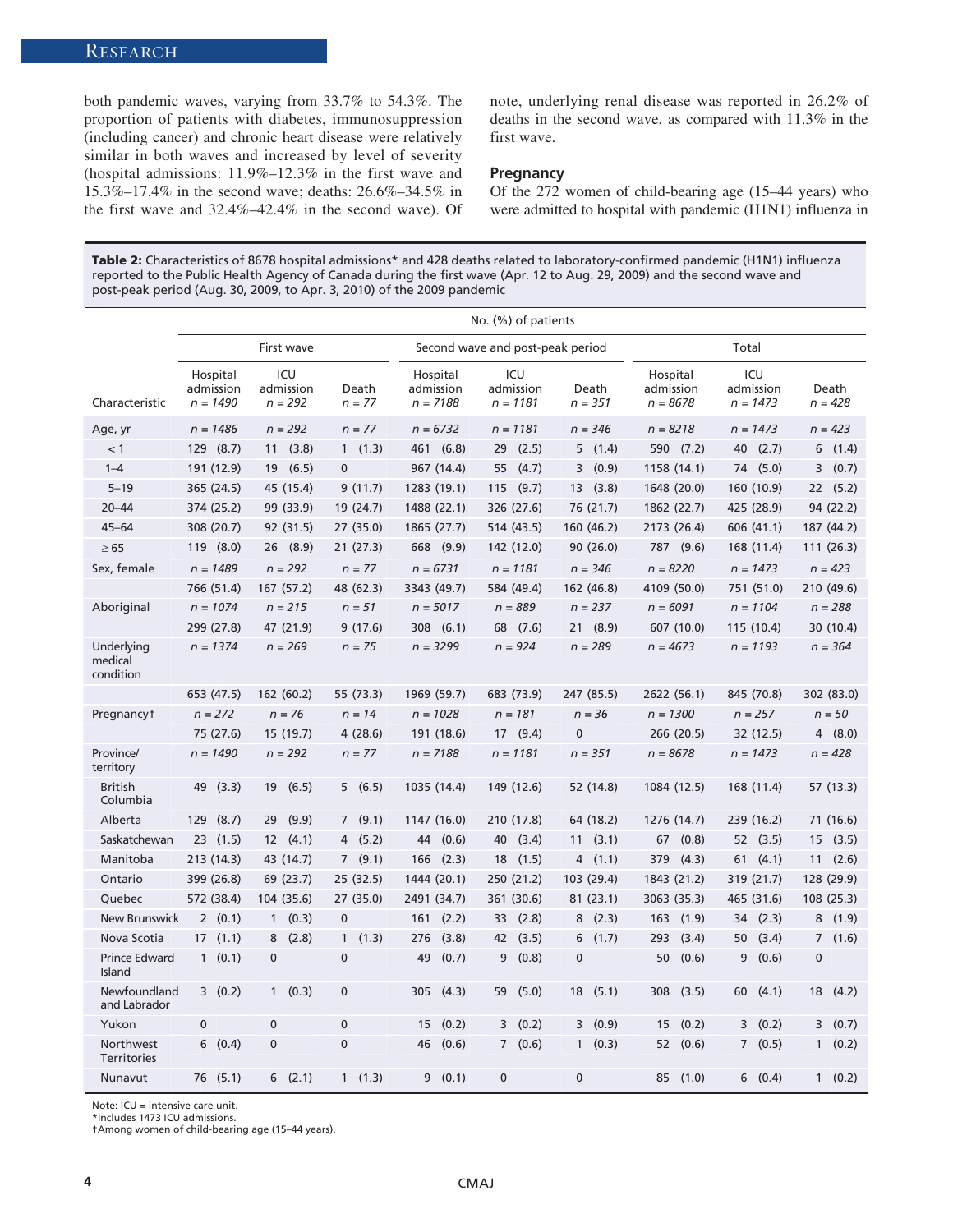the first pandemic wave, 75 (27.6%) were pregnant. Pregnant women represented 19.7% (15/76) of those admitted to ICU and 28.6% (4/14) of those who died during that period. In the second wave, fewer women of child-bearing age were pregnant (18.6% of those admitted to hospital, 9.4% of those admitted to ICU and none of those who died).

Compared with women of child-bearing age admitted to hospital, pregnant women were slightly younger (median age 28 v. 30 years) and reported underlying medical conditions less frequently. The most commonly reported conditions in pregnant women were chronic pulmonary disease (including asthma) and diabetes.

For the duration of the pandemic, trimester data were

available for 50.4% of the pregnant women admitted to hospital; 61.2% of them were in the third trimester. Four deaths among pregnant women were reported in the first wave, and none in the second wave. The four deaths involved women between 17 and 24 years of age who were in their third trimester; two of the women were of Aboriginal origin, and none had an underlying medical condition.

#### **Aboriginal people**

During the first pandemic wave, 299 hospital admissions involving patients of Aboriginal origin (188 First Nations, 89 Inuit, 17 Métis and 5 of unknown Aboriginal ethnicity) were reported in Canada (excluding Ontario and Nova Scotia

**Table 3:** Incidence of laboratory-confirmed pandemic (H1N1) influenza in Canada during the first wave (Apr. 12 to Aug. 29, 2009) and the second wave and post-peak period (Aug. 30, 2009, to Apr. 3, 2010) of the 2009 pandemic

|                                 |               | Outcome; incidence per 100 000 population |                  |        |                                     |                  |        |                       |                  |        |
|---------------------------------|---------------|-------------------------------------------|------------------|--------|-------------------------------------|------------------|--------|-----------------------|------------------|--------|
|                                 |               | First wave                                |                  |        | Second wave<br>and post-peak period |                  |        | Total                 |                  |        |
| Characteristic                  | Population    | Hospital<br>admission                     | ICU<br>admission | Death  | Hospital<br>admission               | ICU<br>admission | Death  | Hospital<br>admission | ICU<br>admission | Death  |
| Age, yr                         |               |                                           |                  |        |                                     |                  |        |                       |                  |        |
| < 1                             | 376 842       | 34.2                                      | 2.9              | $0.3*$ | 130.6                               | 7.7              | $1.3*$ | 165.3                 | 10.6             | $1.6*$ |
| $1 - 4$                         | 1 460 882     | 13.1                                      | 1.3              | 0.0    | 70.7                                | 3.8              | $0.2*$ | 83.7                  | 5.1              | $0.2*$ |
| $5 - 19$                        | 6 026 007     | 6.1                                       | 0.7              | $0.1*$ | 22.7                                | 1.9              | 0.2    | 28.9                  | 2.7              | 0.4    |
| $20 - 44$                       | 11 718 791    | 3.2                                       | 0.8              | 0.2    | 13.6                                | 2.8              | 0.6    | 16.8                  | 3.6              | 0.8    |
| $45 - 64$                       | 9 469 891     | 3.3                                       | 1.0              | 0.3    | 21.0                                | 5.4              | 1.7    | 24.2                  | 6.4              | 2.0    |
| $\geq 65$                       | 4 687 446     | 2.5                                       | 0.6              | 0.4    | 15.2                                | 3.0              | 1.9    | 17.7                  | 3.6              | 2.4    |
| <b>Sex</b>                      |               |                                           |                  |        |                                     |                  |        |                       |                  |        |
| Female                          | 17 007 383    | 4.5                                       | 1.0              | 0.3    | 21.0                                | 3.4              | 1.0    | 25.5                  | 4.4              | 1.2    |
| Male                            | 16 732 476    | 4.3                                       | 0.7              | 0.2    | 21.6                                | 3.6              | 1.1    | 25.9                  | 4.3              | 1.3    |
| <b>Province/</b><br>territory   |               |                                           |                  |        |                                     |                  |        |                       |                  |        |
| <b>British</b><br>Columbia      | 4 4 5 5 20 7  | 1.1                                       | 0.4              | $0.1*$ | 23.2                                | 3.3              | 1.2    | 24.3                  | 3.8              | 1.3    |
| Alberta                         | 3 687 662     | 3.5                                       | 0.8              | $0.2*$ | 31.1                                | 5.7              | 1.7    | 34.6                  | 6.5              | 1.9    |
| Saskatchewan                    | 1 030 129     | 2.2                                       | 1.2              | $0.4*$ | 4.3                                 | 3.9              | 1.1    | 6.5                   | 5.0              | 1.5    |
| Manitoba                        | 1 2 2 1 9 6 4 | 17.4                                      | 3.5              | $0.6*$ | 13.6                                | 1.5              | $0.3*$ | 31.0                  | 5.0              | 0.9    |
| Ontario                         | 13 069 182    | 3.1                                       | 0.5              | 0.2    | 11.0                                | 1.9              | 0.8    | 14.1                  | 2.4              | 1.0    |
| Quebec                          | 7828879       | 7.3                                       | 1.3              | 0.3    | 31.8                                | 4.6              | 1.0    | 39.1                  | 5.9              | 1.4    |
| <b>New Brunswick</b>            | 749 468       | $0.3*$                                    | $0.1*$           | 0.0    | 21.5                                | 4.4              | $1.1*$ | 21.7                  | 4.5              | $1.1*$ |
| Nova Scotia                     | 938 183       | 1.8                                       | $0.9*$           | $0.1*$ | 29.4                                | 4.5              | $0.6*$ | 31.2                  | $5.3*$           | $0.7*$ |
| Prince Edward<br>Island         | 140 985       | $0.7*$                                    | 0.0              | 0.0    | 34.8                                | $6.4*$           | 0.0    | 35.5                  | 6.4              | 0.0    |
| Newfoundland<br>and Labrador    | 508 925       | $0.6*$                                    | $0.2*$           | 0.0    | 59.9                                | 11.6             | 3.5    | 60.5                  | 11.8             | 3.5    |
| Yukon                           | 33 653        | 0.0                                       | 0.0              | 0.0    | 44.6                                | $8.9*$           | $8.9*$ | 44.6                  | $8.9*$           | $8.9*$ |
| Northwest<br><b>Territories</b> | 43 439        | $13.8*$                                   | 0.0              | 0.0    | 105.9                               | $16.1*$          | $2.3*$ | 119.7                 | $16.1*$          | $2.3*$ |
| Nunavut                         | 32 183        | 236.1                                     | $18.6*$          | $3.1*$ | 28.0                                | 0.0              | 0.0    | 264.1                 | $18.6*$          | $3.1*$ |
| Total                           | 33 739 859    | 4.4                                       | 0.9              | 0.2    | 21.3                                | 3.5              | 1.0    | 25.7                  | 4.4              | 1.3    |

Note: ICU = intensive care unit.

\*Rates should be interpreted with caution because of small numbers reported in the given category.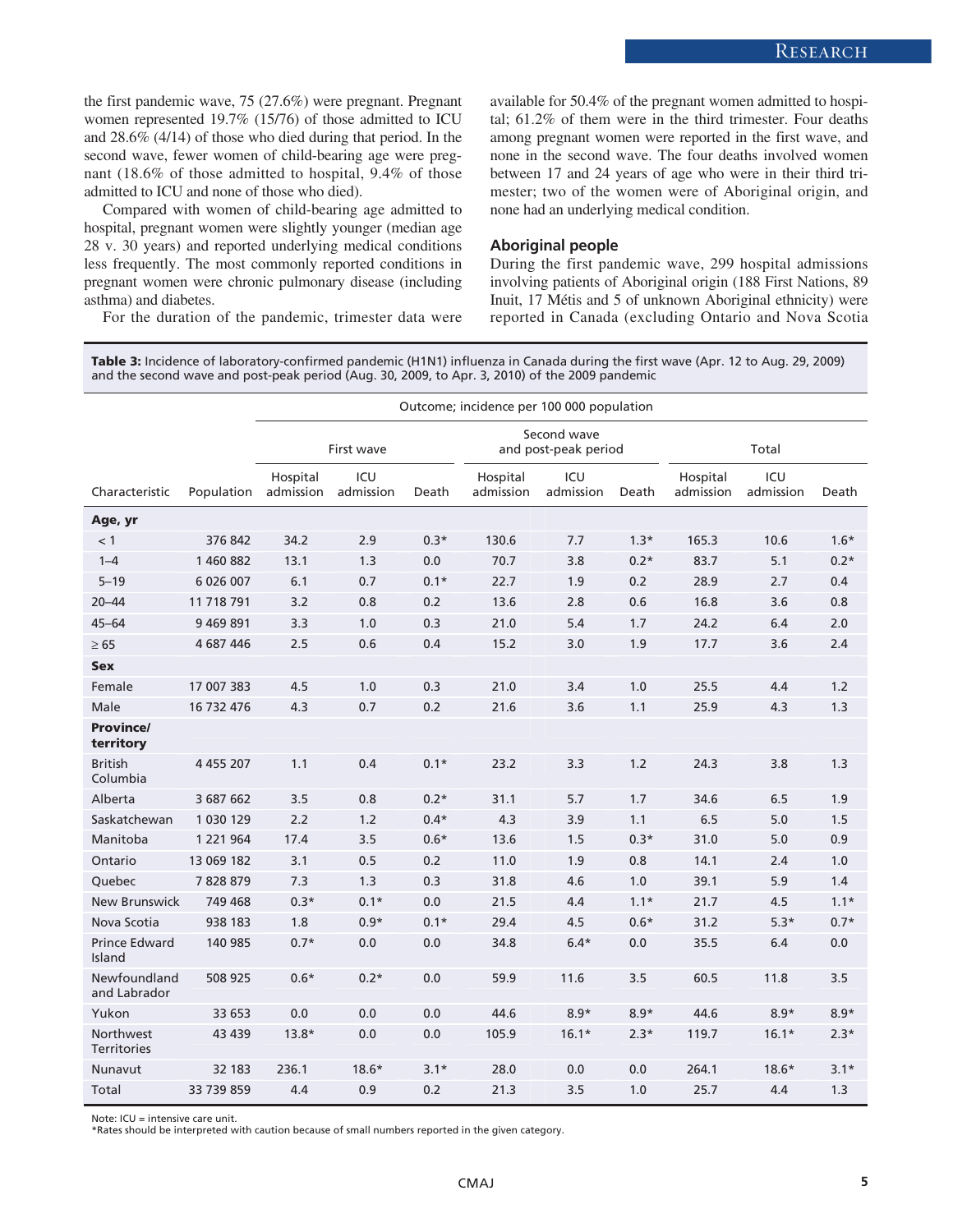because they did not report on Aboriginal status). During the second wave and the post-peak period, 308 Aboriginal people were admitted to hospital (245 First Nations, 23 Inuit, 31 Métis and 9 of unknown Aboriginal ethnicity). The proportion of hospital admissions and deaths involving Aboriginal people decreased from the first wave to the second wave (from 27.8% to  $6.1\%$  of hospital admissions, and from 17.6%) to 8.9% of deaths) (Table 2).

The demographic and clinical characteristics of the Aboriginal people admitted to hospital differed between the two pandemic waves. Whereas Inuit accounted for nearly onethird of the Aboriginal patients in the first wave, they represented 7.5% of them in the second wave. As well, in the first wave, most Aboriginal patients were from Manitoba (46%) and Nunavut (25%), and they were young (median age 11.0 years). In the second wave, hospital admissions involving Aboriginal people were reported from 10 provinces and territories, although mainly from Alberta (48%), and the median age was higher (median age 26 years). In addition, the proportion of Aboriginal patients who had underlying medical conditions was higher and the proportion of women of childbearing age who were pregnant was lower in the second wave than in the first wave.

#### **Interpretation**

Canada experienced two distinct and relatively different waves of pandemic (H1N1) influenza during the 2009 pandemic. The first was in spring and early summer, when influenza transmission is typically minimal, and the second was earlier in fall than usual. The first wave affected mainly Saskatchewan, Manitoba, Quebec, the Northwest Territories and Nunavut. However, in the second wave, transmission spread rapidly across the country, with nearly all provinces and territories experiencing their peak activity within a threeweek period, as compared with an average peak period of nine weeks during the last 15 influenza seasons. The second wave was substantially larger than the first, with 4.8 times more hospital admissions and 4.6 times more deaths.

Whereas the rate of hospital admission increased in all age groups in the second wave, the largest increase occurred among those 45–64 years of age and the smallest among school-aged children 5–19 years of age. This pattern is consistent with the pattern of influenza transmission in communities from schoolaged children to older populations.<sup>4-7</sup> Not unexpectedly, the increased median age among patients admitted to hospital in the second wave was associated with a higher proportion of them having at least one underlying medical condition. However, given these increases, it is surprising that Canada experienced a relative decline in severity among patients admitted to hospital between the first and second pandemic waves.

Pregnant women were overrepresented among the patients admitted to hospital in both pandemic waves: they accounted for 3.1% of hospital admissions during the pandemic and only 1.0%–1.5% of the general population. Aboriginal people were also disproportionally affected, accounting for 10.0% of the patients admitted to hospital and only 4.6% of the general population in the provinces and territories reporting on Aboriginal status. However, the relative proportion of pregnant women and Aboriginal people decreased considerably from the first to the second wave. A number of factors may have contributed to these improvements: an increased awareness among clinicians and the public about groups at risk of pandemic (H1N1) influenza and about clinical signs associated with severe outcomes; increased and earlier use of antiviral treatment, earlier admission to hospital and specialized care; and targeted interventions for populations living in remote and isolated communities, such as easy and prompt access to antiviral agents. The mass vaccination campaign, which began from Oct. 22 to Nov. 1, 2009, across the country, may also have played a role.

The epidemiologic features of the hospital admissions and deaths reported in Canada are similar to those reported in many other countries in terms of demographic characteristics $8-11$  and most at-risk populations, particularly with regard to underlying conditions, $8-15$  pregnant women $9,16,17$  and indigenous populations.12,17–20 The proportion of patients admitted to hospital who had severe outcomes is consistent with proportions reported in other countries (ranging from 12% to 20%).<sup>21</sup> The burden of death associated with pandemic (H1N1) influenza varied considerably across continents and hemispheres, especially where only one winter wave occurred. For example, North American countries reported higher rates of death (Canada 1.3 per 100 000, Mexico 1.2 per 100 000<sup>22</sup> and United States an estimated  $3.96$  per  $100\,000^{23}$  than some countries in Europe (e.g., United Kingdom 0.77 per 100 00024). Although the cumulative mortality in Canada was higher than the mortality reported in Australia (0.93 per 100 000<sup>25</sup>) and Chile (0.92 per 100 000<sup>26</sup>), the rates in those two countries were similar to the rate observed during the winter wave in Canada (1.1 per 100 000).

Besides the variation in attack rates among the different regions of the world and the age groups (and consequently health status) of the population most affected, differences in surveillance systems, particularly case ascertainment and definitions, likely explain some of the disparities observed. Finally, when more accurate assessment of the mortality burden and risk are available, these disparities may change.<sup>27</sup>

#### **Limitations**

Although a standardized surveillance system was established at the national level, there were some differences in case detection among the provinces and territories. Also, as for most population-based surveillance systems, a certain degree of underreporting probably occurred. The degree of completeness of data was a challenge for underlying conditions (57% complete) and Aboriginal origin (62% complete). The number of patients of Aboriginal origin reported in this analysis represents an underestimate, because Aboriginal status is self-reported in many jurisdictions and two provinces did not report on this variable. Finally, certain detailed variables may have been incompletely captured or collected only for severe cases.

#### **Conclusion**

The second wave of pandemic (H1N1) 2009 in Canada was substantially greater than the first. The proportion of severe